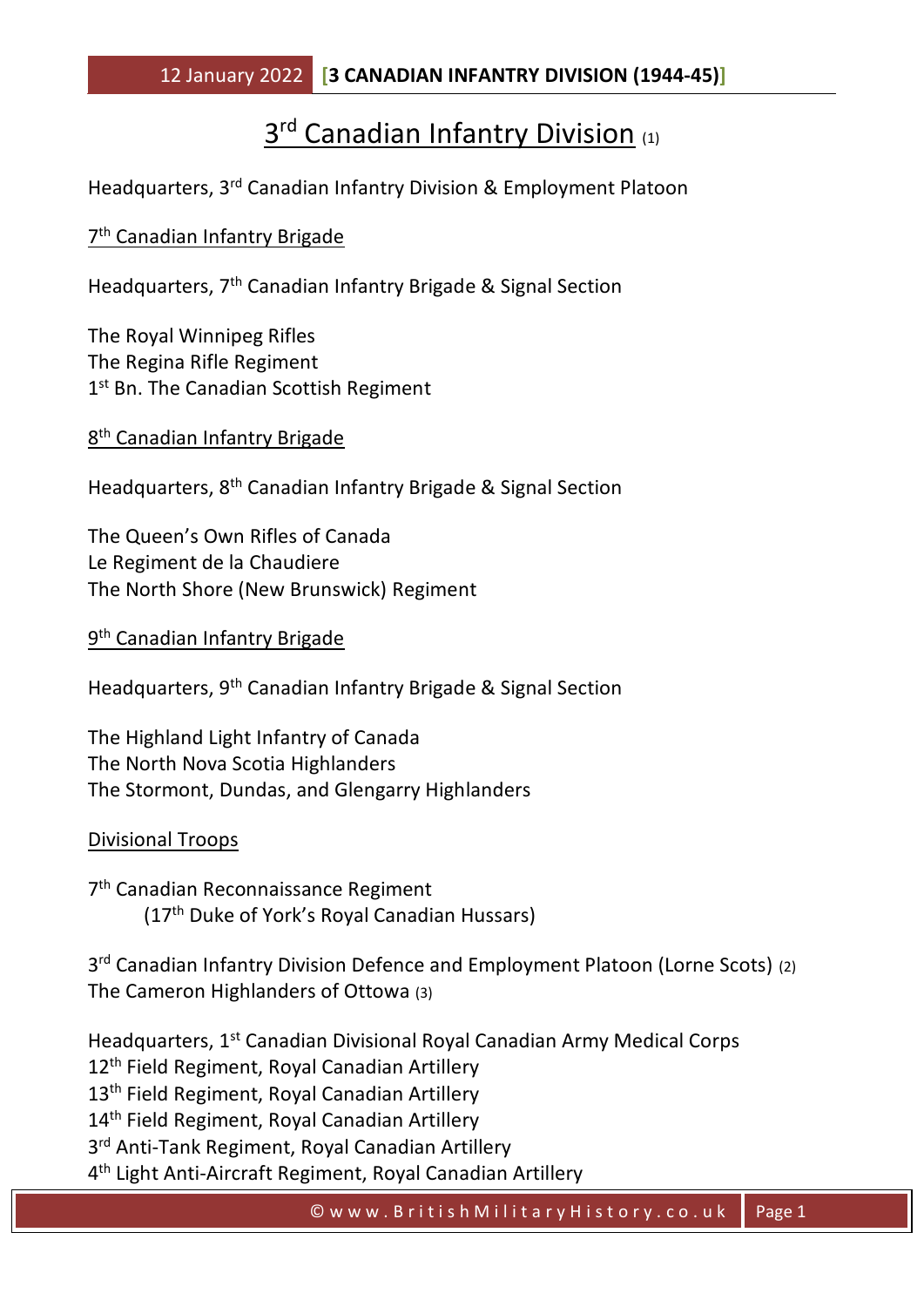## 12 January 2022 **[3 CANADIAN INFANTRY DIVISION (1944-45)]**

Headquarters, 1st Canadian Divisional Royal Canadian Army Medical Corps 6 th Field Company, Royal Canadian Engineers 16<sup>th</sup> Field Company, Royal Canadian Engineers 18<sup>th</sup> Field Company, Royal Canadian Engineers 3<sup>rd</sup> Field Park Company, Royal Canadian Engineers 3<sup>rd</sup> Bridging Platoon, Royal Canadian Engineers

3<sup>rd</sup> Canadian Divisional Signals, Royal Canadian Corps of Signals

Headquarters, 1<sup>st</sup> Canadian Divisional Royal Canadian Army Medical Corps 3<sup>rd</sup> Canadian Infantry Divisional Troops Company, Royal Canadian Army Service Corps 7<sup>th</sup> Canadian Infantry Brigade Company, Royal Canadian Army Service Corps 8 th Canadian Infantry Brigade Company, Royal Canadian Army Service Corps 9<sup>th</sup> Canadian Infantry Brigade Company, Royal Canadian Army Service Corps

Headquarters, 1st Canadian Divisional Royal Canadian Army Medical Corps 14<sup>th</sup> Field Ambulance, Royal Canadian Army Medical Corps 22<sup>nd</sup> Field Ambulance, Royal Canadian Army Medical Corps 23<sup>rd</sup> Field Ambulance, Royal Canadian Army Medical Corps 5<sup>th</sup> Field Dressing Station, Royal Canadian Army Medical Corps 7<sup>th</sup> Field Dressing Station, Royal Canadian Army Medical Corps 7 th Field Hygiene Section, Royal Canadian Army Medical Corps

Headquarters, 1st Canadian Divisional Royal Canadian Ordnance Corps 3<sup>rd</sup> Canadian Infantry Division Ordnance Field Park, Royal Canadian Ordnance Corps 3<sup>rd</sup> Mobile Laundry and Bath Unit, Royal Canadian Ordnance Corps

Headquarters, 1st Canadian Divisional Royal Canadian Electrical & Mechanical Engineers 7<sup>th</sup> Canadian Infantry Brigade Workshop, Royal Canadian Electrical & Mechanical Engineers 8 th Canadian Infantry Brigade Workshop, Royal Canadian Electrical & Mechanical Engineers 9<sup>th</sup> Canadian Infantry Brigade Workshop, Royal Canadian Electrical & Mechanical Engineers

3<sup>rd</sup> Canadian Infantry Divisional Postal Unit, Canadian Postal Corps

3<sup>rd</sup> Field Cash Office, Royal Canadian Army Pay Corps

4 th Provost Company, Canadian Provost Corps

3<sup>rd</sup> Field Security Section, Canadian Intelligence Corps